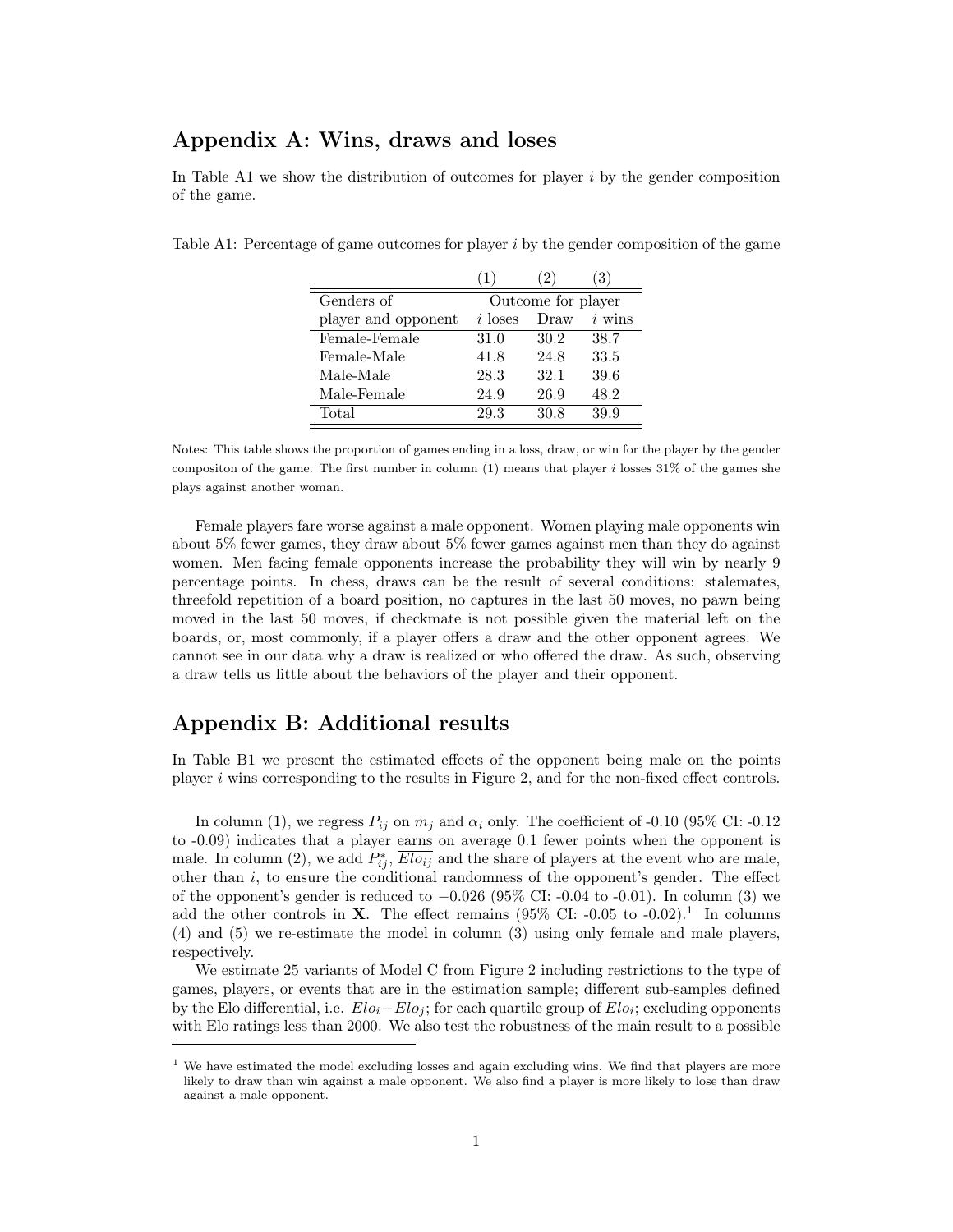|                             | $\left( 1\right)$ | $\left( 2\right)$    | $\left(3\right)$     | $\left(4\right)$ | (5)      |
|-----------------------------|-------------------|----------------------|----------------------|------------------|----------|
|                             | All players       |                      |                      | Females          | Males    |
| Opponent is male            | $-0.104$          | $-0.026$             | $-0.034$             | $-0.033$         | $-0.035$ |
|                             | (0.007)           | (0.007)              | (0.007)              | (0.020)          | (0.008)  |
| $P_{ij}^*$                  |                   | 0.542                | 0.446                | 0.363            | 0.461    |
|                             |                   | (0.038)              | (0.040)              | (0.093)          | (0.045)  |
| Share of event that is male |                   | 0.001                | $-0.004$             | $-0.011$         | 0.032    |
|                             |                   | (0.015)              | (0.014)              | (0.022)          | (0.038)  |
| Elo <sub>ij</sub>           |                   | $-0.001$             | $-0.001$             | $-0.001$         | $-0.001$ |
|                             |                   | (0.000)              | (0.000)              | (0.000)          | (0.000)  |
| <i>i</i> plays white        |                   |                      | 0.078                | 0.085            | 0.076    |
|                             |                   |                      | (0.004)              | (0.010)          | (0.005)  |
| Games                       | 28,799            | 28,799               | 28,799               | 5,702            | 23,097   |
| $R^2$                       | 0.01              | 0.21                 | 0.20                 | 0.18             | 0.20     |
| Player FE                   | Yes               | $\operatorname{Yes}$ | Yes                  | Yes              | Yes      |
| $W_{ij}$                    | No                | Yes                  | Yes                  | Yes              | Yes      |
| $X_{ij}$                    | No                | No                   | $\operatorname{Yes}$ | Yes              | Yes      |

Table B1: The effect of opponent's gender on the points a player earns, full results

Notes: The dependent variable is the number of points earned by  $i$  in the game: 1 for a win,  $0.5$  for a draw and 0 for a loss. The models are estimated by OLS on within-player-i mean differenced data. Robust standard errors (in brackets) are clustered at the player level.

mis-specification of the Elo ratings in the model. When a female player in our sample plays a male opponent, she faces a 32-point Elo disadvantage versus a 33-point advantage, on average, when she faces a female opponent. The Elo differential is thus correlated with the gender of the opponent. The correlation between the opponent being male and the  $P_{ij}^*$  is small but significant ( $\rho = -0.05$ , p-value $< 0.00$ ). We control for the Elo differential via  $P_{ij}^*$ . Still, we may be neglecting some non-linearity in the effect of the Elo differential on the outcome of games. We re-estimate equation (9) with 5 different specifications of Elo ratings by replacing  $P_{ij}^*$  and  $\overline{Elo_{ij}}$  in equation (9) with the Elo ratings of the player and the opponent,  $Elo_i$  and  $Elo_j$ ; then by excluding the player fixed effects because there is very little within-player-i variation in  $Elo_i$ ; by adding the squares and cubes of  $P_{ij}^*$  and  $\overline{Elo_{ij}}$ ; by including  $P_{ij}^*$ -decile and  $\overline{Elo_{ij}}$ -decile group dummies to allow for less structured nonlinearities and by including a dummy equal to 1 if the player is at an Elo-point disadvantage and 0 otherwise. We also re-estimate equation (9) with a number of fixed effects added: event fixed effects, date of the game fixed effects and "opening" fixed effects as categorized by the Encyclopedia of Chess Openings (ECO).

Table B2 presents the results from the robustness checks corresponding to those plotted in Figure 3.

The models estimated in Panels A-C are the same as those in column (3) of Table 2 but using different sub-samples. In Panel A, we apply a number of restrictions to the type of games, players, or events included in the estimation sample. In column (1), we estimate the model excluding any games played in single-sex tournaments, either those explicitly women-only, or those all male or all female by chance. In column (2), we follow Gerdes and Gränsmark (2010) by estimating the model excluding games that ended in a draw, and in column (3) we estimate the model using players who play at least 20 games in our sample. In column  $(4)$ , we exclude Blitz chess events<sup>2</sup> and in  $(5)$  we exclude Junior (under

<sup>2</sup> Blitz games generally have a 5-minute time limit.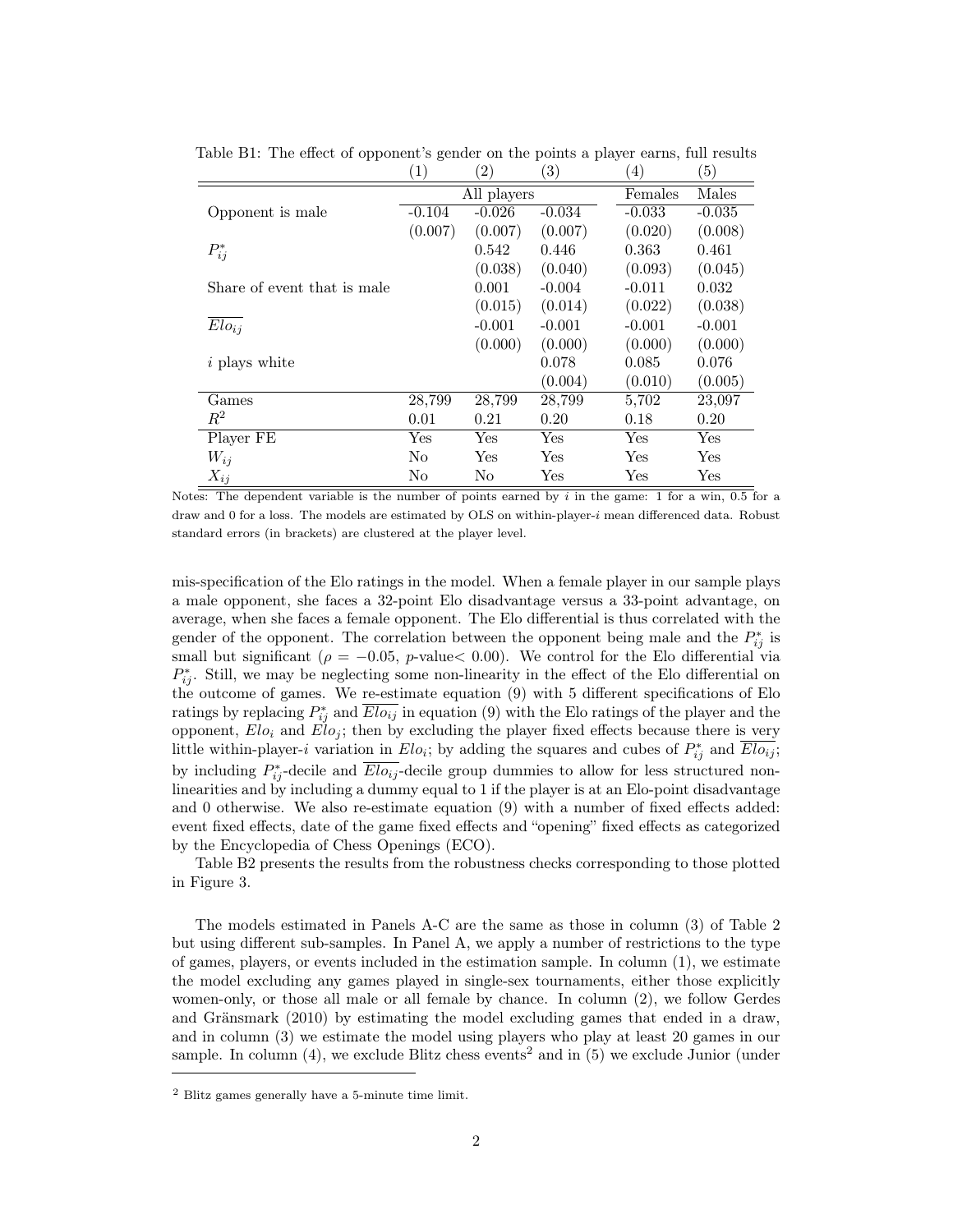|                                                                                                              | (1)           | (2)                  | (3)               | (4)           | (5)               |  |  |  |
|--------------------------------------------------------------------------------------------------------------|---------------|----------------------|-------------------|---------------|-------------------|--|--|--|
| Panel A: Sample restrictions                                                                                 |               |                      |                   |               |                   |  |  |  |
|                                                                                                              | No single-sex | No draws             | $\geq$ 20 games   | No Blitz      | No Junior         |  |  |  |
|                                                                                                              | events        |                      | played            | events        | events            |  |  |  |
| Opponent is male                                                                                             | $-0.032$      | $-0.040$             | $-0.023$          | $-0.033$      | $-0.034$          |  |  |  |
|                                                                                                              | (0.010)       | (0.010)              | (0.010)           | (0.007)       | (0.007)           |  |  |  |
| Games                                                                                                        | 16803         | 19,347               | 18182             | 28377         | 28241             |  |  |  |
| $\mathbb{R}^2$                                                                                               | 0.22          | 0.25                 | 0.19              | $0.20\,$      | $0.20\,$          |  |  |  |
|                                                                                                              |               |                      |                   |               |                   |  |  |  |
| Panel B: $ Elo_i - Elo_j $                                                                                   |               |                      |                   |               |                   |  |  |  |
|                                                                                                              | $<$ 300       | $\overline{200}$     | $\leq 100$        | $\leq 50$     | >150              |  |  |  |
| Opponent is male                                                                                             | $-0.035$      | $-0.031$             | $-0.044$          | $-0.056$      | $-0.033$          |  |  |  |
|                                                                                                              | (0.008)       | (0.010)              | (0.018)           | (0.032)       | (0.008)           |  |  |  |
| Games                                                                                                        | 25,223        | 19,564               | 9,607             | 4,584         | 24,312            |  |  |  |
| $\mathbb{R}^2$                                                                                               | 0.17          | 0.13                 | 0.06              | 0.03          | 0.22              |  |  |  |
|                                                                                                              |               |                      |                   |               |                   |  |  |  |
| Panel C: Levels of Elo                                                                                       |               |                      |                   |               |                   |  |  |  |
|                                                                                                              |               | Quartiles of $Elo_i$ |                   |               |                   |  |  |  |
|                                                                                                              | 2000-2258     | $2259 - 2400$        | 2401-2523         | 2524-2788     | $Elo_j \geq 2000$ |  |  |  |
| Opponent is male                                                                                             | $-0.046$      | $-0.031$             | $-0.037$          | $-0.029$      | $-0.033$          |  |  |  |
|                                                                                                              | (0.014)       | (0.014)              | (0.014)           | (0.016)       | (0.008)           |  |  |  |
| Games                                                                                                        | 7,234         | 7,207                | 7,177             | 7,181         | 27,144            |  |  |  |
| $\mathbb{R}^2$                                                                                               | 0.20          | 0.22                 | 0.20              | 0.18          | 0.18              |  |  |  |
|                                                                                                              |               |                      |                   |               |                   |  |  |  |
| Panel D: Variant specification of Elo                                                                        |               |                      |                   |               |                   |  |  |  |
|                                                                                                              |               | $Elo_i$ and $Elo_i$  | Squares and       | Elo decile    | Intercept         |  |  |  |
|                                                                                                              |               | No player FE         | cubes             | groups        | shift             |  |  |  |
| Opponent is male                                                                                             | $-0.035$      | $-0.024$             | $-0.037$          | $-0.034$      | $-0.034$          |  |  |  |
|                                                                                                              | (0.007)       | (0.007)              | (0.007)           | (0.007)       | (0.007)           |  |  |  |
| Games                                                                                                        | 28,799        | 28,799               | 28,799            | 28,799        | 28,799            |  |  |  |
| $\mathbb{R}^2$                                                                                               | 0.20          | 0.23                 | 0.20              | 0.20          | 0.20              |  |  |  |
|                                                                                                              |               |                      |                   |               |                   |  |  |  |
| Panel E: Additional Fixed effects                                                                            |               |                      |                   |               |                   |  |  |  |
|                                                                                                              | Event FE      | Date FE              | $Event+Date$ $FE$ | <b>ECO FE</b> | All               |  |  |  |
| Opponent is male                                                                                             | $-0.034$      | $-0.033$             | $-0.034$          | $-0.034$      | $-0.032$          |  |  |  |
|                                                                                                              | (0.007)       | (0.007)              | (0.007)           | (0.007)       | (0.007)           |  |  |  |
| Games                                                                                                        | 28799         | 28,748               | 28,799            | 28,748        | 28,678            |  |  |  |
| $\mathbb{R}^2$                                                                                               | 0.18          | 0.19                 | 0.19              | 0.18          | 0.18              |  |  |  |
| Notes: The dependent variable is the number of points earned by $i$ in the game: 1 for a win, 0.5 for a draw |               |                      |                   |               |                   |  |  |  |

Table B2: Robustness checks for the effect of opponent's gender on the points a player earns

and 0 for a loss. Reported standard errors (in brackets) are clustered at the player  $i$  level.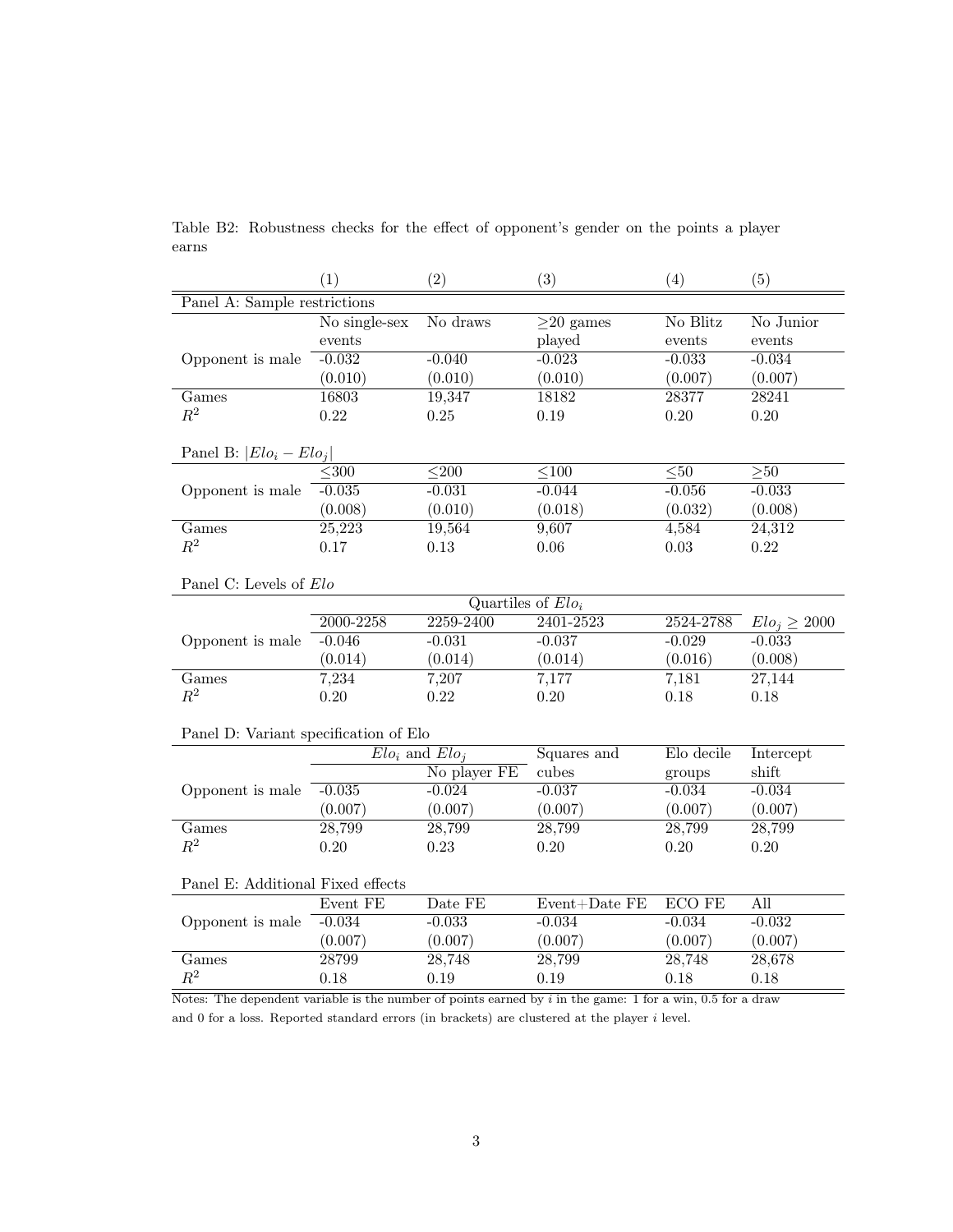-20) events.

In Panel B, we re-estimate the model for different sub-samples defined by the Elo differential, i.e.  $Elo_i-Elo_i$ . In column (1), we include only games where the Elo differential between the player and the opponent is less than or equal to 300 Elo points; in column (2) less than or equal to 200 Elo points, in column (3) less than or equal to 100 Elo points, in column (4) less than or equal to 50 Elo points, and in column (5) greater than or equal to 50 Elo points.

In Panel C, we re-estimate the model for each quartile group of  $Elo_i$ , column (1) for the first quartile up to the top quartile in column (4). As noted we restrict our sample of players to those having Elo ratings of at least 2000 but allow opponents with lower Elo ratings. In column (5) we exclude opponents with Elo ratings lower than 2000.

In Panel D we test the robustness of the main result to a possible mis-specification of the Elo ratings in the model. In column (1), we replace  $P_{ij}^*$  and  $\overline{Elo_{ij}}$  in equation (9) with the Elo ratings of the player and the opponent,  $Elo_i$  and  $Elo_j$ . In column (2), we exclude the player fixed effects because there is very little within-player-i variation in  $Elo_i$ . In column (3), we control for non-linearities by adding the squares and cubes of  $P_{ij}^*$  and  $\overline{Elo_{ij}}$ . In column (4), we use  $P_{ij}^*$ -decile group and  $\overline{Elo_{ij}}$ -decile group dummies to allow for less structured non-linearities. In column (5), we include a dummy equal to 1 if the player is at an Elo point disadvantage and 0 otherwise.

In Panel E, we add different fixed effects in addition to those in equation (9). In column (1) we add event fixed effects. In column (2) we add date of the game fixed effects. In column (3) we use both event and date fixed effects.

We then add controls for the opening of the game. In column (4), we include fixed effects for openings as classified in the ECO. In column (5) we include event, event date, and opening fixed effects. The point estimate and precision are both notably stable in all these variations. The point estimates lie between -0.056 and -0.024 and in all but two cases the 95% confidence interval excludes 0. These results suggest that women fare worse against male opponents, underperforming the expected outcomes as determined by the relative Elo ratings of the player and opponent.

In Table B3 we present the estimated effects of the opponent being male on the mean error committed by i, corresponding to the results in Figure 4, and for the non-fixed effect controls.

In columns (1) - (3) we report the results for female players, and for male players in columns  $(4)$  -  $(6)$ . We find that the mean error committed by a female player between moves 15 and 30 increases by about 11% when facing a male opponent (95% CI: 0.054 to 0.169 in column (1)). The point estimates maintain when we add the controls in  $X$  and W in column  $(2)$  and when we also add the mean error of the opponent j in column  $(3)$ . Columns (4) - (6) are analogous for male players.

Table B4 is analogous to Table B6. We present in it the estimates from the robustness checks for the effect of the opponent being male on the quality of play of female players. These are the results plotted in Figure 5.

This table is analogous to Table B2.

Table B5 presents the estimated effect of the opponent being male on the logged number of moves to resignation by player  $i$ .

In columns (1) - (3), we report the results for female players and for male players in columns  $(4) - (6)$ .

Columns (1) and (4) are the bivariate regression of the logged number of moves on the gender of the opponent and player fixed effects. In columns (2) and (5) we add the control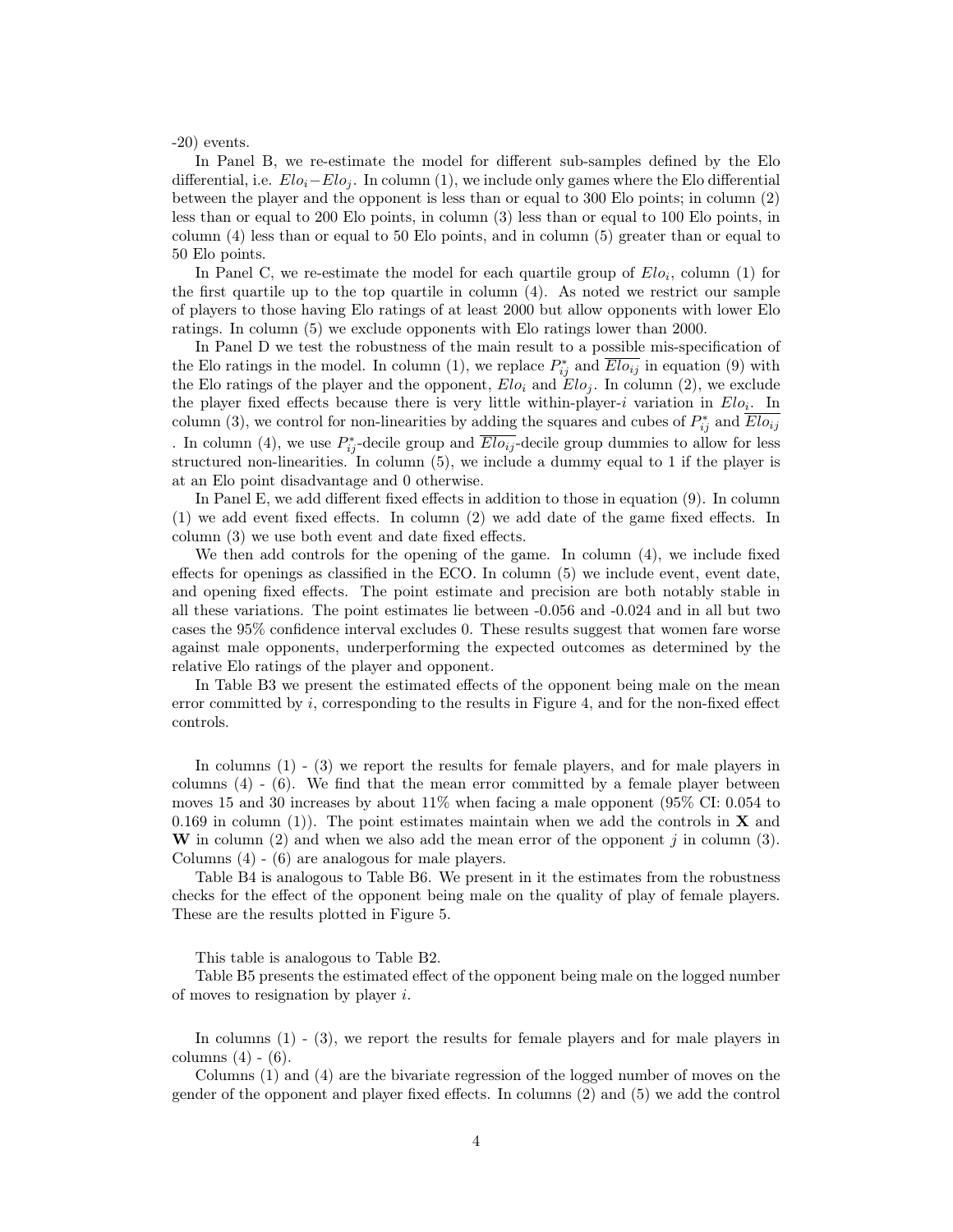|                             | $\left( 1\right)$ | $\left( 2\right)$ | $\left( 3\right)$ | $\left( 4\right)$ | $\left(5\right)$ | (6)                  |
|-----------------------------|-------------------|-------------------|-------------------|-------------------|------------------|----------------------|
|                             |                   | Women             |                   | Men               |                  |                      |
| Opponent is male            | 0.112             | 0.114             | 0.117             | $-0.014$          | 0.013            | 0.022                |
|                             | (0.029)           | (0.047)           | (0.040)           | (0.020)           | (0.021)          | (0.019)              |
| $i$ plays white             |                   | $-0.015$          | $-0.031$          |                   | $-0.001$         | $-0.023$             |
|                             |                   | (0.025)           | (0.021)           |                   | (0.013)          | (0.011)              |
| $P_{ij}^*$                  |                   | 0.313             | $-0.009$          |                   | $-0.257$         | $-0.244$             |
|                             |                   | (0.235)           | (0.201)           |                   | (0.125)          | (0.105)              |
| $\overline{Elo_{ij}}$       |                   | 0.001             | 0.001             |                   | $-0.001$         | 0.001                |
|                             |                   | (0.001)           | (0.000)           |                   | (0.000)          | (0.000)              |
| Share of event that is male |                   | 0.013             | $-0.001$          |                   | $-0.006$         | $-0.121$             |
|                             |                   | (0.055)           | (0.046)           |                   | (0.100)          | (0.085)              |
| Games                       | 5702              | 5702              | 5,702             | 23,097            | 23,097           | 23,097               |
| $\,R^2$                     | 0.00              | 0.00              | 0.26              | 0.00              | 0.00             | 0.26                 |
| Player FE                   | Yes               | Yes               | Yes               | Yes               | Yes              | Yes                  |
| $W_{ij}$                    | N <sub>o</sub>    | Yes               | Yes               | N <sub>o</sub>    | Yes              | Yes                  |
| $X_{ij}$                    | N <sub>o</sub>    | Yes               | Yes               | No                | Yes              | Yes                  |
| $ln(\overline{error}_{ii})$ | No                | No                | Yes               | No                | No               | $\operatorname{Yes}$ |

Table B3: The effect of opponent's gender on a player's quality of play, full results

Notes: The dependent variable is the logged mean error committed by i between moves 15 and 30. Reported standard errors (in brackets) are clustered at the player level.

vectors  $X$  and  $W$ . In columns (3) and (6) we add the logged mean errors of both player  $i$ and opponent j to control for how well the game was played (between moves 15 and 30).

In Table B6 we present the estimates from the robustness checks for the effect of the opponent being male on the number of moves until a male player resigns. These are the results plotted in Figure 7.

This table is analogous to Table B2.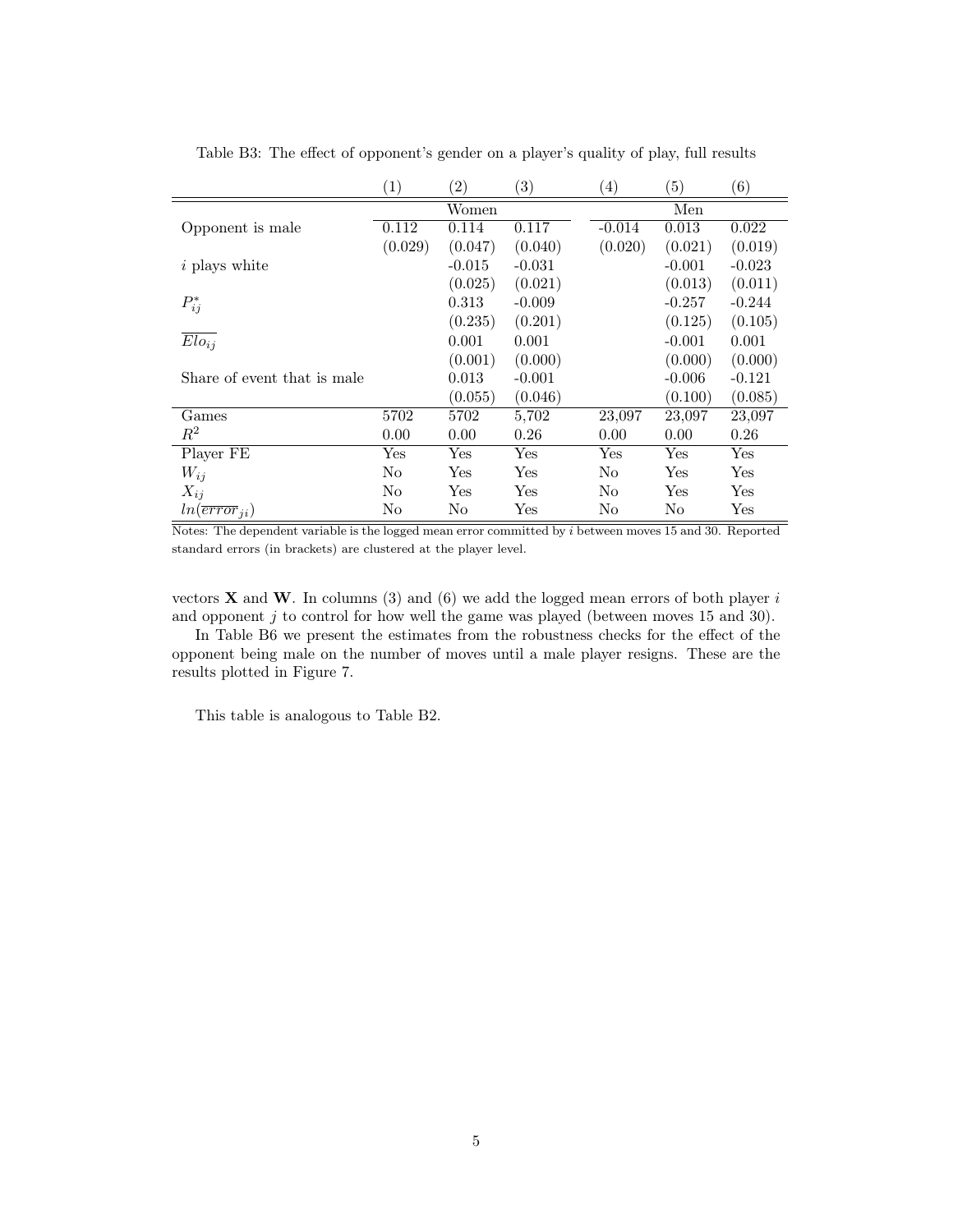|                                                                                                     | (1)                 | (2)                 | (3)                  | (4)             | (5)               |  |  |
|-----------------------------------------------------------------------------------------------------|---------------------|---------------------|----------------------|-----------------|-------------------|--|--|
| Panel A: Sample restrictions                                                                        |                     |                     |                      |                 |                   |  |  |
|                                                                                                     | No single           | No draws            | $\geq$ 20 games      | No Blitz        | No Junior         |  |  |
|                                                                                                     | $\,\rm{sex}$ events |                     | played               | events          | events            |  |  |
| Opponent is male                                                                                    | 0.120               | 0.149               | 0.213                | 0.116           | 0.112             |  |  |
|                                                                                                     | (0.036)             | (0.058)             | (0.067)              | (0.048)         | (0.047)           |  |  |
| Games                                                                                               | 4472                | $\frac{4012}{ }$    | 3825                 | 5569            | 5681              |  |  |
| $R^2$                                                                                               | 0.05                | $0.05\,$            | $0.05\,$             | 0.05            | $0.05\,$          |  |  |
|                                                                                                     |                     |                     |                      |                 |                   |  |  |
| Panel B: $ Elo_i - Elo_j $                                                                          |                     |                     |                      |                 |                   |  |  |
|                                                                                                     | $\overline{<}300$   | $\overline{<}200$   | $\overline{<}100$    | $\overline{50}$ | >50               |  |  |
| Opponent is male                                                                                    | 0.083               | 0.070               | 0.176                | 0.118           | 0.026             |  |  |
|                                                                                                     | (0.051)             | (0.061)             | (0.100)              | (0.187)         | (0.024)           |  |  |
| Games                                                                                               | 5122                | 3980                | 1975                 | 931             | 16970             |  |  |
| $R^2$                                                                                               | $\rm 0.03$          | $0.03\,$            | $0.01\,$             | 0.00            | $0.05\,$          |  |  |
|                                                                                                     |                     |                     |                      |                 |                   |  |  |
| Panel C: Levels of Elo                                                                              |                     |                     |                      |                 |                   |  |  |
|                                                                                                     |                     |                     | Quartiles of $Elo_i$ |                 |                   |  |  |
|                                                                                                     | 2000-2258           | 2259-2400           | 2401-2523            | 2524-2788       | $Elo_j \geq 2000$ |  |  |
| Opponent is male                                                                                    | 0.114               | 0.105               | 0.096                | 0.102           | 0.114             |  |  |
|                                                                                                     | (0.047)             | (0.044)             | (0.047)              | (0.047)         | (0.047)           |  |  |
| Games                                                                                               | 5702                | 5702                | 5702                 | 5702            | 5702              |  |  |
| $\mathbb{R}^2$                                                                                      | 0.05                | 0.04                | $0.05\,$             | $0.05\,$        | 0.05              |  |  |
|                                                                                                     |                     |                     |                      |                 |                   |  |  |
| Panel D: Variant specification of Elo                                                               |                     |                     |                      |                 |                   |  |  |
|                                                                                                     |                     | $Elo_i$ and $Elo_i$ | Squares and          | Elo decile      | Intercept         |  |  |
|                                                                                                     |                     | No player FE        | cubes                | groups          | shift             |  |  |
| Opponent is male                                                                                    | 0.114               | 0.105               | 0.096                | 0.102           | 0.114             |  |  |
|                                                                                                     | (0.047)             | (0.044)             | (0.047)              | (0.047)         | (0.047)           |  |  |
| Games                                                                                               | 5702                | 5702                | 5702                 | 5702            | 5702              |  |  |
| $R^2$                                                                                               | $0.05\,$            | 0.04                | $0.05\,$             | 0.05            | $0.05\,$          |  |  |
|                                                                                                     |                     |                     |                      |                 |                   |  |  |
| Panel E: Additional Fixed effects                                                                   |                     |                     |                      |                 |                   |  |  |
|                                                                                                     | Event FE            | Date FE             | $Event+Date$ $FE$    | <b>ECO FE</b>   | All               |  |  |
| Opponent is male                                                                                    | 0.085               | 0.103               | 0.142                | 0.085           | 0.126             |  |  |
|                                                                                                     | (0.061)             | (0.054)             | (0.056)              | (0.061)         | (0.072)           |  |  |
| Games                                                                                               | 5702                | 5702                | 5702                 | 5702            | 5702              |  |  |
| $R^2$                                                                                               | 0.06                | 0.06                | 0.07                 | 0.06            | 0.07              |  |  |
| Notes: The dependent variable is the logged mean error committed by $i$ in between moves 15 and 30. |                     |                     |                      |                 |                   |  |  |

Table B4: Robustness checks for the effect of opponent's gender on female players' quality of play

Reported standard errors (in brackets) are clustered at the player  $i$  level.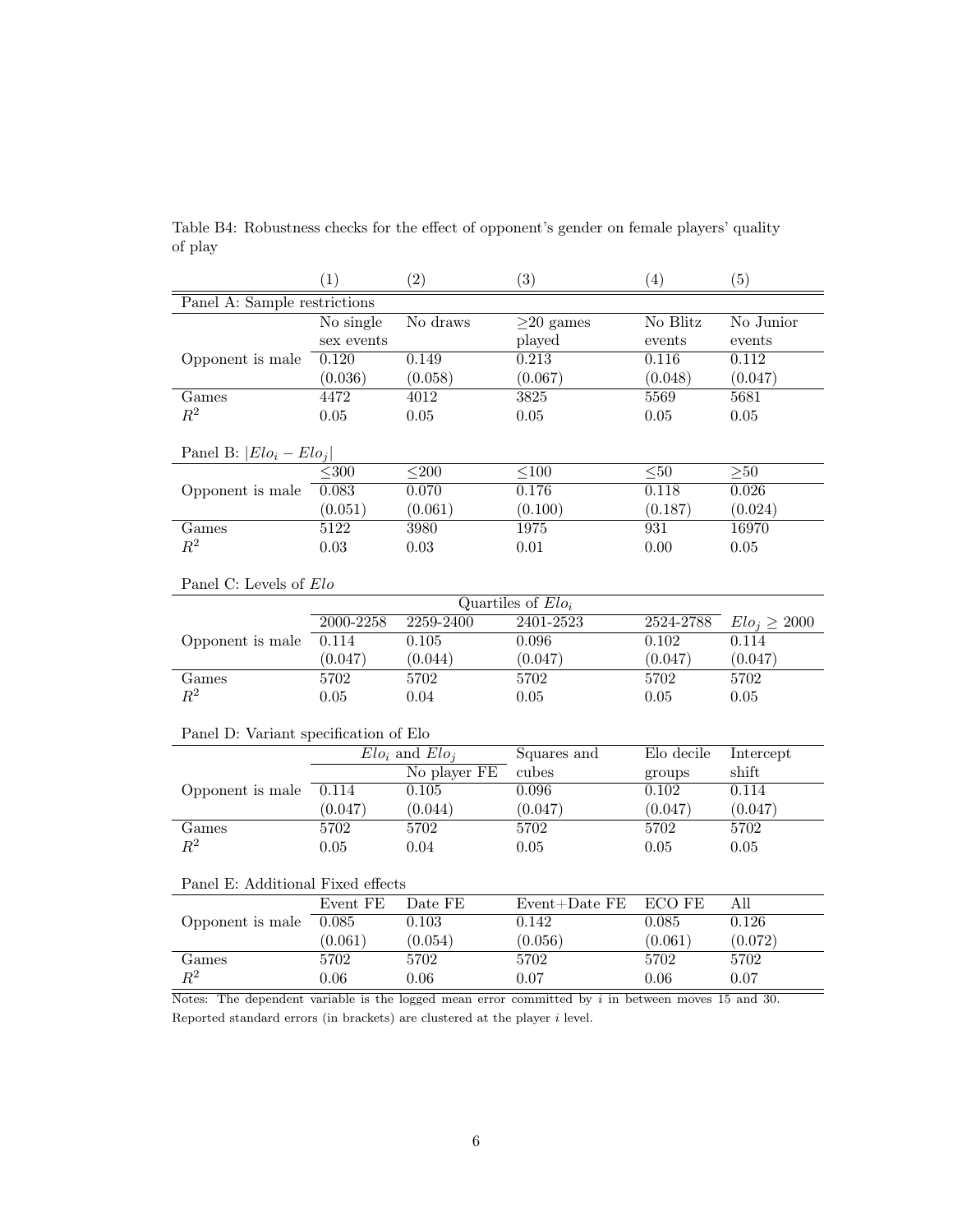|                             | $\left( 1\right)$    | $\left( 2\right)$    | $\left( 3\right)$ | $\left( 4\right)$ | (5)      | $\left(6\right)$     |  |
|-----------------------------|----------------------|----------------------|-------------------|-------------------|----------|----------------------|--|
|                             |                      | Women                |                   | Men               |          |                      |  |
| Opponent is male            | $-0.079$             | $-0.064$             | $-0.063$          | $-0.083$          | $-0.078$ | $-0.078$             |  |
|                             | (0.023)              | (0.040)              | (0.041)           | (0.020)           | (0.022)  | (0.022)              |  |
| <i>i</i> plays white        |                      | $-0.035$             | $-0.036$          |                   | $-0.008$ | $-0.008$             |  |
|                             |                      | (0.022)              | (0.023)           |                   | (0.012)  | (0.012)              |  |
| $P_{ij}^*$                  |                      | $-0.237$             | $-0.250$          |                   | $-0.056$ | $-0.053$             |  |
|                             |                      | (0.196)              | (0.195)           |                   | (0.127)  | (0.127)              |  |
| $Elo_{ij}$                  |                      | $-0.000$             | $-0.000$          |                   | $-0.000$ | $-0.000$             |  |
|                             |                      | (0.000)              | (0.000)           |                   | (0.000)  | (0.000)              |  |
| Share of event that is male |                      | $-0.052$             | $-0.050$          |                   | $-0.059$ | $-0.060$             |  |
|                             |                      | (0.046)              | (0.046)           |                   | (0.092)  | (0.092)              |  |
| Games                       | 1,605                | 1,605                | 1,605             | 5,268             | 5,268    | 5,268                |  |
| $\,R^2$                     | 0.01                 | 0.02                 | 0.02              | 0.00              | 0.00     | 0.00                 |  |
| Player FE                   | $\operatorname{Yes}$ | $\operatorname{Yes}$ | Yes               | Yes               | Yes      | $\operatorname{Yes}$ |  |
| $W_{ij}$                    | No                   | $_{\rm Yes}$         | Yes               | No                | Yes      | $\operatorname{Yes}$ |  |
| $X_{ij}$                    | No                   | Yes                  | Yes               | No                | Yes      | $\operatorname{Yes}$ |  |
| $ln(\overline{error}_{ii})$ | No                   | No                   | Yes               | No                | No       | Yes                  |  |
| $ln(\overline{error}_{ij})$ | No                   | No                   | Yes               | No                | No       | $\operatorname{Yes}$ |  |

Table B5: The effect of opponent's gender on the number of moves in resigned games

Notes: The dependent variable is the logged number of moves of games ended by resignation. Reported standard errors (in brackets) are clustered at the player level.